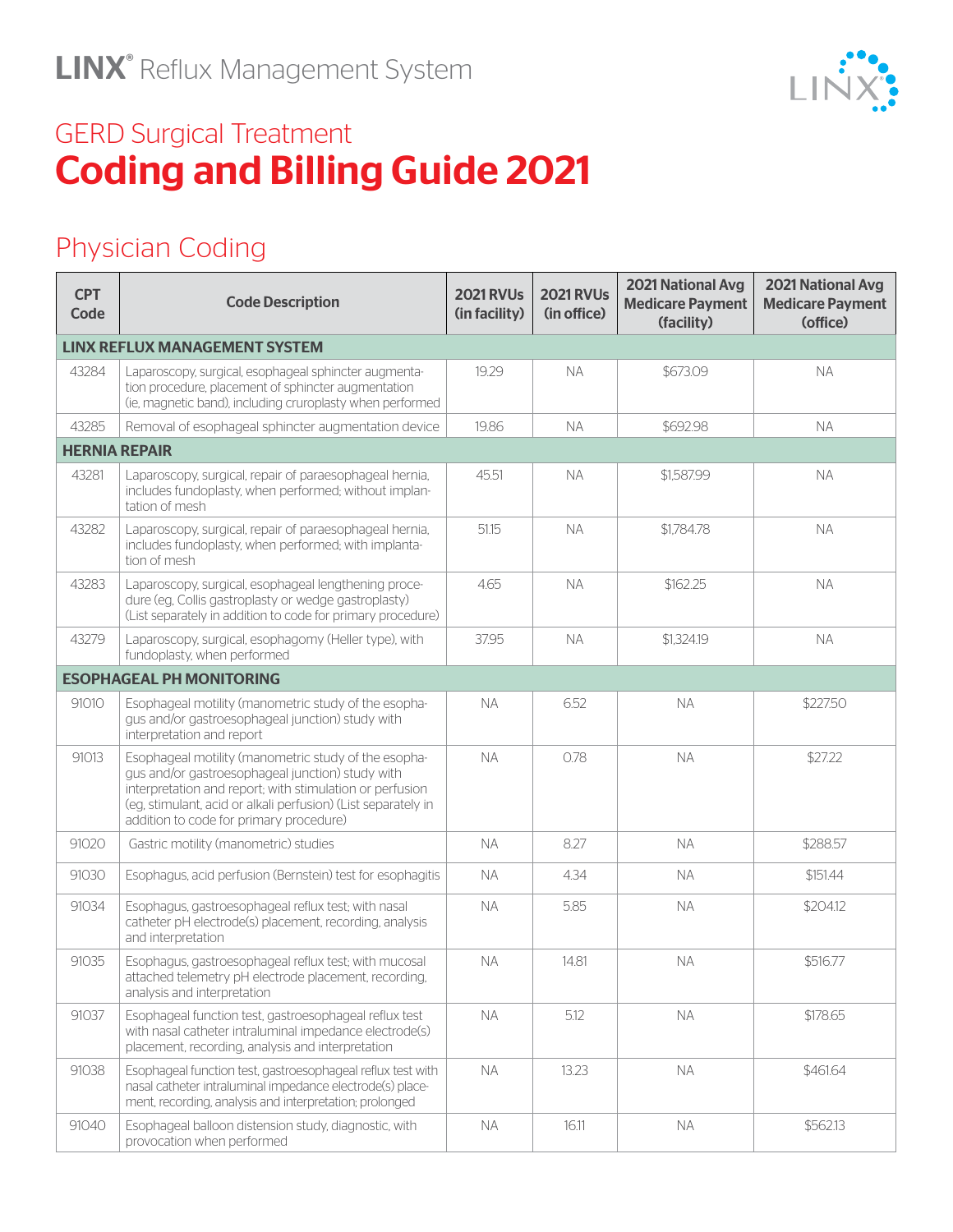## Physician Coding continued

| <b>CPT</b><br>Code                         | <b>Code Description</b>                                                                                                                                                                                       | <b>2021 RVUs</b><br>(in fcility) | <b>2021 RVUs</b><br>(in office) | <b>2021 National Avg</b><br><b>Medicare Payment</b><br>(facility) | 2021 National Avg<br><b>Medicare Payment</b><br>(office) |
|--------------------------------------------|---------------------------------------------------------------------------------------------------------------------------------------------------------------------------------------------------------------|----------------------------------|---------------------------------|-------------------------------------------------------------------|----------------------------------------------------------|
|                                            | <b>NISSEN FUNDOPLICATION</b>                                                                                                                                                                                  |                                  |                                 |                                                                   |                                                          |
| 43280                                      | Laparoscopy, surgical, esophagogastric fundoplasty (eg,<br>Nissen. Toupet procedures)                                                                                                                         | 31.89                            | <b>NA</b>                       | \$1,112.74                                                        | <b>NA</b>                                                |
| <b>ADDITIONAL RELEVANT PROCEDURE CODES</b> |                                                                                                                                                                                                               |                                  |                                 |                                                                   |                                                          |
| 43210                                      | Esophagogastroduodenoscopy, flexible, transoral;<br>with esophagogastric fundoplasty, partial or complete,<br>includes duodenoscopy when performed                                                            | 12.59                            | <b>NA</b>                       | \$439.30                                                          | <b>NA</b>                                                |
| 43200                                      | Esophagoscopy, flexible, transoral; diagnostic, including<br>collection of specimen(s) by brushing or washing, when<br>performed (separate procedure)                                                         | 2.55                             | 7.84                            | \$88.98                                                           | \$273.56                                                 |
| 43202                                      | Esophagoscopy, flexible, transoral; with biopsy, single or<br>multiple                                                                                                                                        | 2.99                             | 10.88                           | \$104.33                                                          | \$379.64                                                 |
| 43233                                      | Esophagogastroduodenoscopy, flexible, transoral; with<br>dilation of esophagus with balloon (30 mm diameter or<br>larger) (includes fluoroscopic guidance, when performed)                                    | 6.69                             | <b>NA</b>                       | \$233.43                                                          | <b>NA</b>                                                |
| 43235                                      | Esophagogastroduodenoscopy, flexible, transoral; diag-<br>nostic, including collection of specimen(s) by brushing or<br>washing, when performed (separate procedure)                                          | 3.57                             | 8.93                            | \$124.57                                                          | \$311.60                                                 |
| 43239                                      | Esophagogastroduodenoscopy, flexible, transoral; with<br>biopsy, single or multiple                                                                                                                           | 4.02                             | 11.49                           | \$140.27                                                          | \$400.92                                                 |
| 43257                                      | Esophagogastroduodenoscopy, flexible, transoral;<br>with delivery of thermal energy to the muscle of lower<br>esophageal sphincter and/or gastric cardia, for treatment<br>of gastroesophageal reflux disease | 6.75                             | <b>NA</b>                       | \$235.53                                                          | <b>NA</b>                                                |
| 43332                                      | Repair, paraesophageal hiatal hernia (including fundopli-<br>cation), via laparotomy, except neonatal; without implan-<br>tation of mesh or other prosthesis                                                  | 33.98                            | <b>NA</b>                       | \$1,185.67                                                        | <b>NA</b>                                                |
| 43333                                      | Repair, paraesophageal hiatal hernia (including fundopli-<br>cation), via laparotomy, except neonatal; with implanta-<br>tion of mesh or other prosthesis                                                     | 37.24                            | <b>NA</b>                       | \$1,299.42                                                        | <b>NA</b>                                                |
| 43334                                      | Repair, paraesophageal hiatal hernia (including fundo-<br>plication), via thoracotomy, except neonatal; without<br>implantation of mesh or other prosthesis                                                   | 36.62                            | <b>NA</b>                       | \$1,277.79                                                        | <b>NA</b>                                                |
| 43335                                      | Repair, paraesophageal hiatal hernia (including fundopli-<br>cation), via thoracotomy, except neonatal; with implanta-<br>tion of mesh or other prosthesis                                                    | 39.15                            | <b>NA</b>                       | \$1,366.07                                                        | ΝA                                                       |
| 43336                                      | Repair, paraesophageal hiatal hernia, (including fundopli-<br>cation), via thoracoabdominal incision, except neonatal;<br>without implantation of mesh or other prosthesis                                    | 42.54                            | <b>NA</b>                       | \$1,484.35                                                        | <b>NA</b>                                                |
| 43337                                      | Repair, paraesophageal hiatal hernia, (including fundopli-<br>cation), via thoracoabdominal incision, except neonatal;<br>with implantation of mesh or other prosthesis                                       | 45.34                            | <b>NA</b>                       | \$1,582.05                                                        | <b>NA</b>                                                |
| 43338                                      | Esophageal lengthening procedure (eg, Collis gastro-<br>plasty or wedge gastroplasty) (List separately in addition<br>to code for primary procedure)                                                          | 3.38                             | <b>NA</b>                       | \$117.94                                                          | <b>NA</b>                                                |
| 43499                                      | Unlisted procedure, esophagus                                                                                                                                                                                 | <b>NA</b>                        | <b>NA</b>                       | <b>NA</b>                                                         | <b>NA</b>                                                |
| 43270                                      | Esophagogastroduodenoscopy, flexible, transoral; with<br>ablation of tumor(s), polyp(s), or other lesion(s) (includes<br>pre- and post-dilation and guide wire passage, when<br>performed)                    | 6.53                             | 22.66                           | \$227.85                                                          | \$790.68                                                 |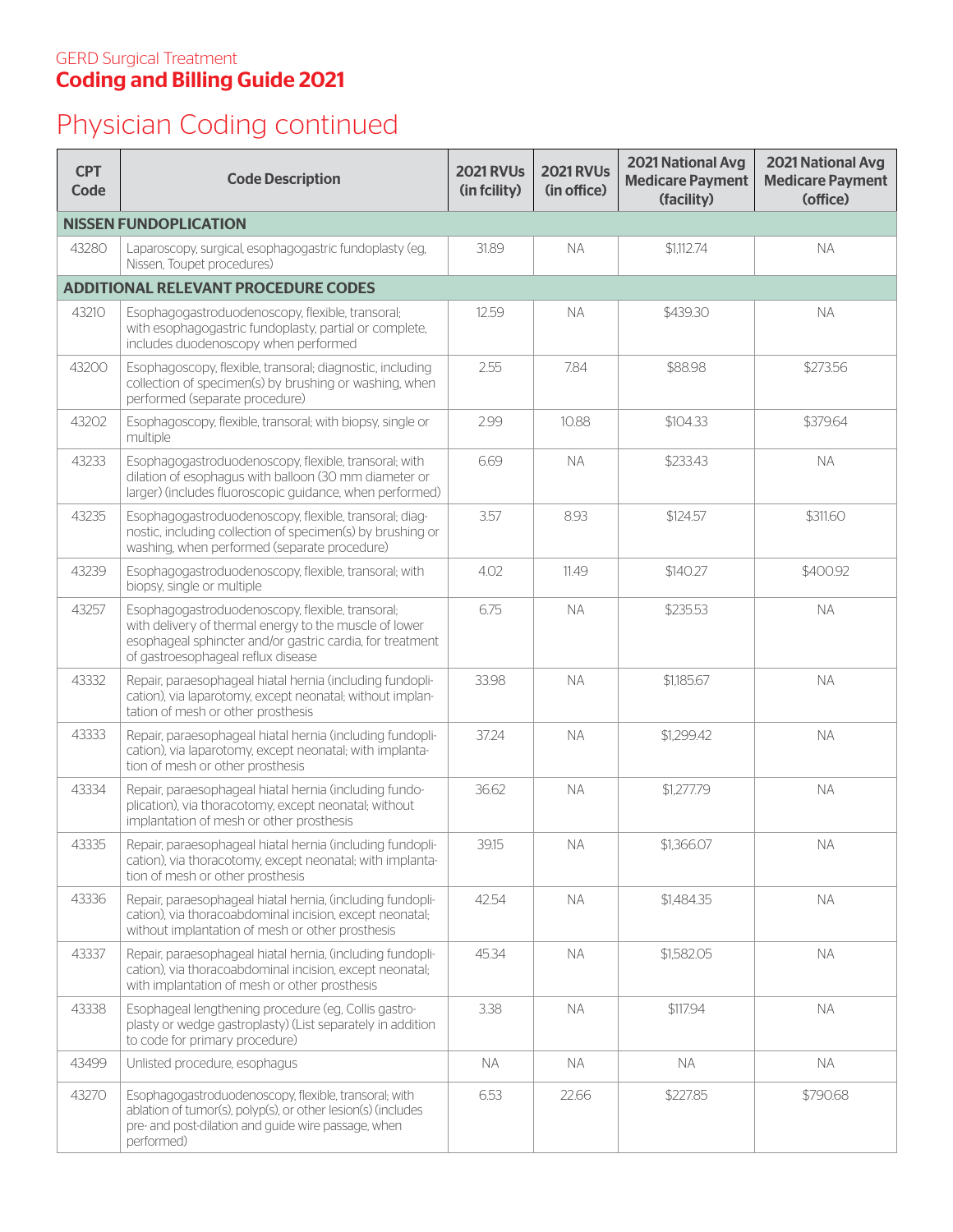### Physician Coding continued

| <b>CPT</b><br>Code                                   | <b>Code Description</b>                                        | <b>2021 RVUs</b><br>(in facility) | <b>2021 RVUs</b><br>(in office) | <b>2021 National Avg</b><br><b>Medicare Payment</b><br>(facility) | <b>2021 National Avg</b><br><b>Medicare Payment</b><br>(office) |  |
|------------------------------------------------------|----------------------------------------------------------------|-----------------------------------|---------------------------------|-------------------------------------------------------------------|-----------------------------------------------------------------|--|
| <b>ADDITIONAL RELEVANT PROCEDURE CODES</b> continued |                                                                |                                   |                                 |                                                                   |                                                                 |  |
| 74230                                                | Swallowing function, with cineradiography/<br>videoradiography | <b>NA</b>                         | 3.91                            | NА                                                                | \$136.43                                                        |  |
| 78264                                                | Gastric emptying imaging study (eg, solid, liquid, or both)    | <b>NA</b>                         | 9.77                            | NА                                                                | \$340.91                                                        |  |

Source: Calendar year (CY) 2021 rates; physician fee schedule, www.cms.gov; reflects conversion factor of \$34.8931. Medicare Program; CY 2021 Payment Policies Under the Physician Fee Schedule and Other Changes to Part B Payment Policies for CY 2021. Federal Register. Vol. 85, No 248. December 28, 2020.

CPT Copyright 2020 American Medical Association. All rights reserved. CPT is a registered trademark of the American Medical Association. The AMA assumes no liability for data contained or not contained herein.

### Hospital Outpatient/Ambulatory Surgery Center

| <b>CPT</b><br>Code                   | <b>Code Description</b>                                                                                                                                                                                                                                                            | <b>APC</b> | <b>APC</b><br><b>Description</b>                 | <b>2021 National</b><br><b>Avg Medicare</b><br><b>HOPPS Paymt</b> | <b>2021 National</b><br><b>Avg Medicare</b><br><b>ASC Paymt</b> |  |
|--------------------------------------|------------------------------------------------------------------------------------------------------------------------------------------------------------------------------------------------------------------------------------------------------------------------------------|------------|--------------------------------------------------|-------------------------------------------------------------------|-----------------------------------------------------------------|--|
| <b>LINX REFLUX MANAGEMENT SYSTEM</b> |                                                                                                                                                                                                                                                                                    |            |                                                  |                                                                   |                                                                 |  |
| 43284                                | Laparoscopy, surgical, esophageal sphincter augmentation<br>procedure, placement of sphincter augmentation<br>(ie, magnetic band), including cruroplasty when performed                                                                                                            | 5362       | Level 2 Laparoscopy<br>and Related Services      | \$8,907.66                                                        | \$5,754.44                                                      |  |
| 43285                                | Removal of esophageal sphincter augmentation device                                                                                                                                                                                                                                | 5361       | Level 1 Laparoscopy<br>and Related Services      | \$5,060.44                                                        | \$2,317.79                                                      |  |
| <b>HERNIA REPAIR</b>                 |                                                                                                                                                                                                                                                                                    |            |                                                  |                                                                   |                                                                 |  |
| 43281                                | Laparoscopy, surgical, repair of paraesophageal hernia,<br>includes fundoplasty, when performed; without implanta-<br>tion of mesh                                                                                                                                                 | 5362       | Level 2 Laparoscopy<br>and Related Services      | \$8,907.66                                                        | \$3,813.40                                                      |  |
| 43282                                | Laparoscopy, surgical, repair of paraesophageal hernia,<br>includes fundoplasty, when performed; with implantation<br>of mesh                                                                                                                                                      | 5362       | Level 2 Laparoscopy<br>and Related Services      | \$8,907.66                                                        | \$3,813.40                                                      |  |
| 43283                                | Laparoscopy, surgical, esophageal lengthening procedure<br>(eq, Collis gastroplasty or wedge gastroplasty)<br>(List separately in addition to code for primary procedure)                                                                                                          | <b>NA</b>  | <b>NA</b>                                        | <b>NA</b>                                                         | <b>NA</b>                                                       |  |
| 43279                                | Laparoscopy, surgical, esophagomy (Heller type), with<br>fundoplasty, when performed                                                                                                                                                                                               | <b>NA</b>  | <b>NA</b>                                        | <b>NA</b>                                                         | <b>NA</b>                                                       |  |
| <b>ESOPHAGEAL PH MONITORING</b>      |                                                                                                                                                                                                                                                                                    |            |                                                  |                                                                   |                                                                 |  |
| 91010                                | Esophageal motility (manometric study of the esophagus<br>and/or gastroesophageal junction) study with interpreta-<br>tion and report                                                                                                                                              | 5723       | Level 3 Diagnostic Tests<br>and Related Services | \$487.78                                                          | <b>NA</b>                                                       |  |
| 91013                                | Esophageal motility (manometric study of the esophagus<br>and/or gastroesophageal junction) study with interpreta-<br>tion and report; with stimulation or perfusion (eq, stimu-<br>lant, acid or alkali perfusion) (List separately in addition to<br>code for primary procedure) | <b>NA</b>  | <b>NA</b>                                        | <b>NA</b>                                                         | <b>NA</b>                                                       |  |
| 91020                                | Gastric motility (manometric) studies                                                                                                                                                                                                                                              | 5723       | Level 3 Diagnostic Tests<br>and Related Services | \$487.78                                                          | <b>NA</b>                                                       |  |
| 91030                                | Esophagus, acid perfusion (Bernstein) test for esophagitis                                                                                                                                                                                                                         | 5723       | Level 3 Diagnostic Tests<br>and Related Services | \$487.78                                                          | <b>NA</b>                                                       |  |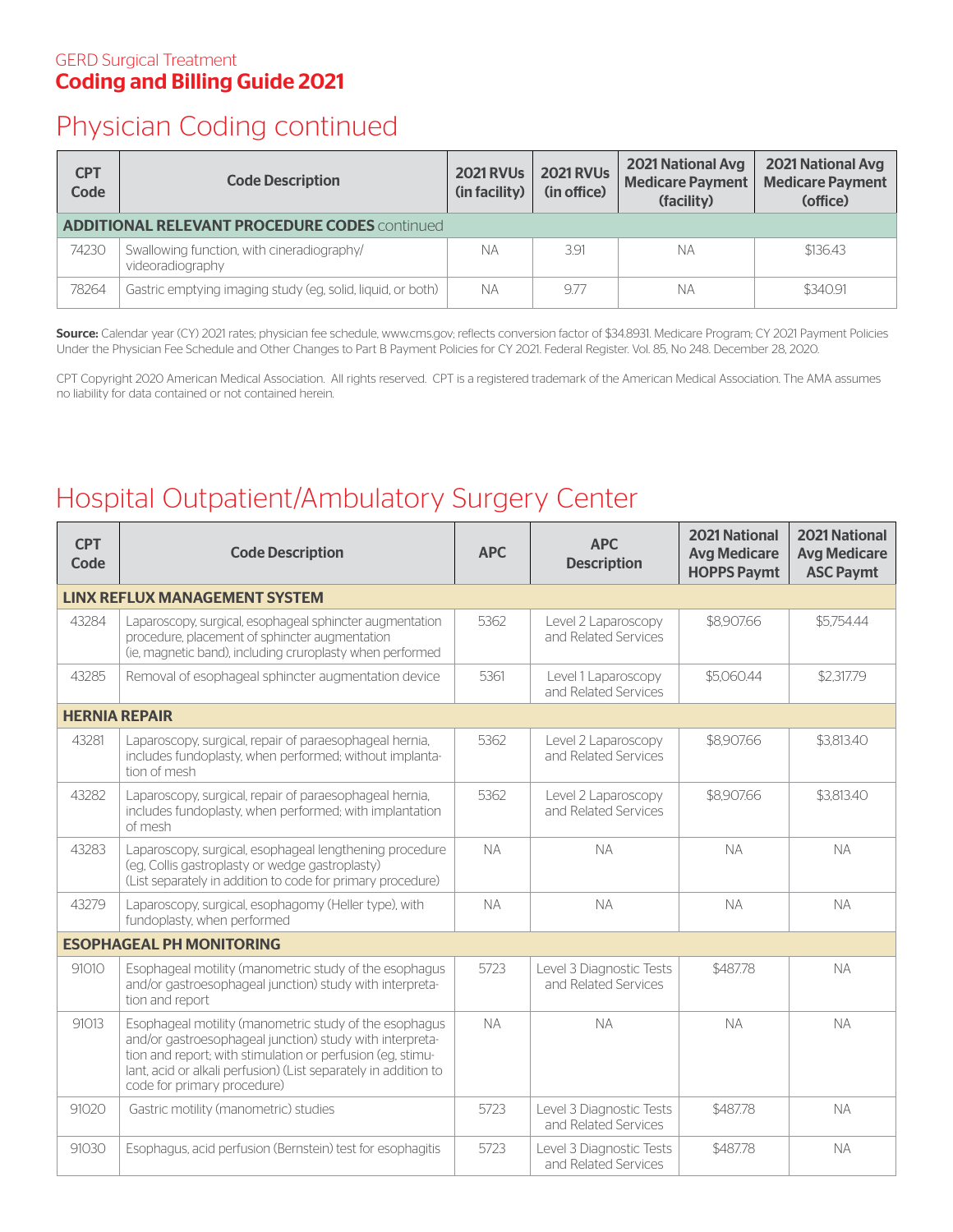## Hospital Outpatient/Ambulatory Surgery Center continued

| <b>CPT</b><br>Code                        | <b>Code Description</b>                                                                                                                                                                                         | <b>APC</b> | <b>APC</b><br><b>Description</b>                 | <b>2021 National</b><br><b>Avg Medicare</b><br><b>HOPPS Paymt</b> | <b>2021 National</b><br><b>Avg Medicare</b><br><b>ASC Paymt</b> |  |
|-------------------------------------------|-----------------------------------------------------------------------------------------------------------------------------------------------------------------------------------------------------------------|------------|--------------------------------------------------|-------------------------------------------------------------------|-----------------------------------------------------------------|--|
| <b>ESOPHAGEAL PH MONITORING Continued</b> |                                                                                                                                                                                                                 |            |                                                  |                                                                   |                                                                 |  |
| 91034                                     | Esophagus, gastroesophageal reflux test; with nasal cath-<br>eter pH electrode(s) placement, recording, analysis and<br>interpretation                                                                          | 5723       | Level 3 Diagnostic Tests<br>and Related Services | \$487.78                                                          | <b>NA</b>                                                       |  |
| 91035                                     | Esophagus, gastroesophageal reflux test; with mucosal<br>attached telemetry pH electrode placement, recording,<br>analysis and interpretation                                                                   | 5723       | Level 3 Diagnostic Tests<br>and Related Services | \$487.78                                                          | <b>NA</b>                                                       |  |
| 91037                                     | Esophageal function test, gastroesophageal reflux test<br>with nasal catheter intraluminal impedance electrode(s)<br>placement, recording, analysis and interpretation                                          | 5722       | Level 2 Diagnostic Tests<br>and Related Services | \$264.45                                                          | <b>NA</b>                                                       |  |
| 91038                                     | Esophageal function test, gastroesophageal reflux test with<br>nasal catheter intraluminal impedance electrode(s) place-<br>ment, recording, analysis and interpretation; prolonged                             | 5723       | Level 3 Diagnostic Tests<br>and Related Services | \$487.78                                                          | <b>NA</b>                                                       |  |
| 91040                                     | Esophageal balloon distension study, diagnostic, with<br>provocation when performed                                                                                                                             | 5723       | Level 3 Diagnostic Tests<br>and Related Services | \$487.78                                                          | <b>NA</b>                                                       |  |
|                                           | <b>NISSEN FUNDOPLICATION</b>                                                                                                                                                                                    |            |                                                  |                                                                   |                                                                 |  |
| 43280                                     | Laparoscopy, surgical, esophagogastric fundoplasty (eg,<br>Nissen, Toupet procedures)                                                                                                                           | 5362       | Level 2 Laparoscopy<br>and Related Services      | \$8,907.66                                                        | \$3,813.40                                                      |  |
|                                           | <b>ADDITIONAL RELEVANT PROCEDURE CODES</b>                                                                                                                                                                      |            |                                                  |                                                                   |                                                                 |  |
| 43200                                     | Esophagoscopy, flexible, transoral; diagnostic, including<br>collection of specimen(s) by brushing or washing, when<br>performed (separate procedure)                                                           | 5301       | Level 1 Upper GI<br>Procedures                   | \$809.60                                                          | \$411.22                                                        |  |
| 43202                                     | Esophagoscopy, flexible, transoral; with biopsy, single or<br>multiple                                                                                                                                          | 5302       | Level 2 Upper GI<br>Procedures                   | \$1,625.02                                                        | \$693.40                                                        |  |
| 43210                                     | Esophagogastroduodenoscopy, flexible, transoral; with<br>esophagogastric fundoplasty, partial or complete, in-<br>cludes duodenoscopy when performed                                                            | 5362       | Level 2 Laparoscopy<br>and Related Services      | \$8,907.66                                                        | \$3,813.40                                                      |  |
| 43233                                     | Esophagogastroduodenoscopy, flexible, transoral; with<br>dilation of esophagus with balloon (30 mm diameter or<br>larger) (includes fluoroscopic quidance, when performed)                                      | 5302       | Level 2 Upper GI<br>Procedures                   | \$1,625.02                                                        | \$693.40                                                        |  |
| 43235                                     | Esophagogastroduodenoscopy, flexible, transoral; diag-<br>nostic, including collection of specimen(s) by brushing or<br>washing, when performed (separate procedure)                                            | 5301       | Level 1 Upper GI<br>Procedures                   | \$809.60                                                          | \$411.22                                                        |  |
| 43239                                     | Esophagogastroduodenoscopy, flexible, transoral; with<br>biopsy, single or multiple                                                                                                                             | 5301       | Level 1 Upper GI<br>Procedures                   | \$809.60                                                          | 411.22                                                          |  |
| 43257                                     | Esophagogastroduodenoscopy, flexible, transoral; with<br>delivery of thermal energy to the muscle of lower esopha-<br>geal sphincter and/or gastric cardia, for treatment of<br>gastroesophageal reflux disease | 5303       | Level 3 Upper GI<br>Procedures                   | \$3,080.79                                                        | \$1,381.34                                                      |  |
| 43332                                     | Repair, paraesophageal hiatal hernia (including fundoplica-<br>tion), via laparotomy, except neonatal; without implanta-<br>tion of mesh or other prosthesis                                                    | <b>NA</b>  | <b>NA</b>                                        | <b>NA</b>                                                         | <b>NA</b>                                                       |  |
| 43333                                     | Repair, paraesophageal hiatal hernia (including fundopli-<br>cation), via laparotomy, except neonatal; with implantation<br>of mesh or other prosthesis                                                         | <b>NA</b>  | <b>NA</b>                                        | <b>NA</b>                                                         | <b>NA</b>                                                       |  |
| 43334                                     | Repair, paraesophageal hiatal hernia (including fundo-<br>plication), via thoracotomy, except neonatal; without<br>implantation of mesh or other prosthesis                                                     | <b>NA</b>  | <b>NA</b>                                        | <b>NA</b>                                                         | NA.                                                             |  |
| 43335                                     | Repair, paraesophageal hiatal hernia (including fundopli-<br>cation), via thoracotomy, except neonatal; with implanta-<br>tion of mesh or other prosthesis                                                      | <b>NA</b>  | <b>NA</b>                                        | <b>NA</b>                                                         | NA.                                                             |  |